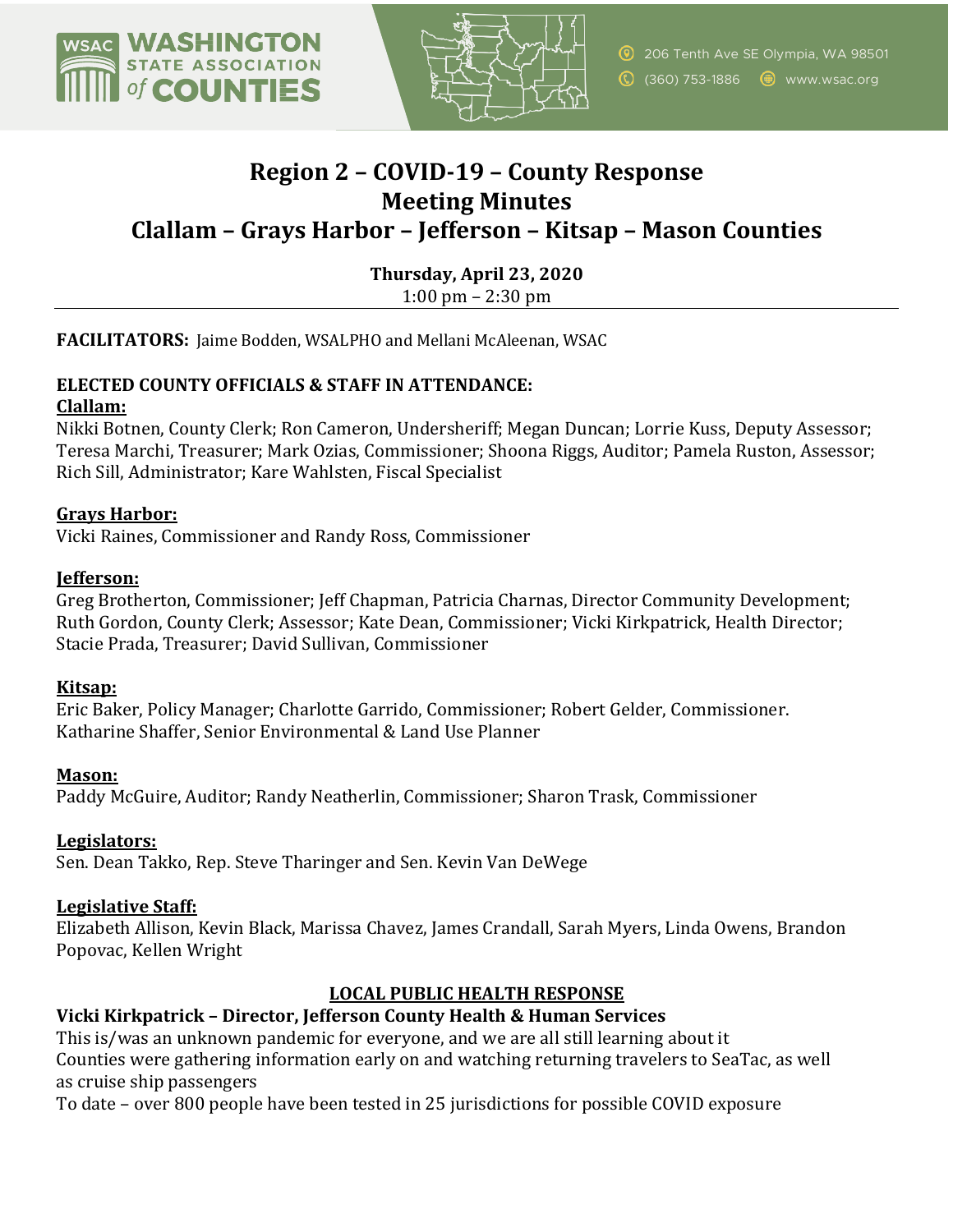# **CHALLENGES AND LOOKING AHEAD**

- Increased testing will need to be performed to learn about the disease
- Counties will continue to monitor symptoms to either isolate or quarantine the individual for 14 days
- Local jurisdictions will need additional resources to meet the needs for the state, which will most likely happen in most of the communities
- How do we pay for such expenses?

# **IMPACT ON COUNTY FUNCTIONS**

#### **Clallam County**

Stepped up operation in early February with a unified command

PPE is still a challenge and is met with serious concerns to have on hand Preparation is now taking place for the homeless - currently has not been as serious an issue as expected The local business community wants to get back to work – financial concerns for everyone Food banks have seen a major increase throughout the community

# **Grays Harbor County**

Policy group meets each morning for updates The county has 12 confirmed cases with zero deaths Army National Guard has played a major role in assisting the county Testing continues for 18 and over for any COVID symptoms, as county numbers are increasing Unemployment numbers continues to grow Basic needs continue to be a challenge – toilet paper, hand sanitizer, etc. Local funding is inadequate and will not meet the increased demands The homeless numbers are growing and the homeless camp in Aberdeen is set to close May 15<sup>th</sup> Currently a 39-month waiting list for housing Foresee a 18% cut in hospital staffing

# **Jefferson County**

Older population in the workforce Lack of hardware/software for broadband services Seeing an increase in law enforcement - i.e. - domestic violence Increased expenses have surpassed \$4 million dollars Inadequate federal support Hope to work with legislators to address the growing needs of the county

# **Kitsap County**

Using grants to extend housing to the homeless in shelters

Property taxes and revenue shortfalls are growing at a staggering rate

Broadband services are not sufficient

The Kitsap County Great Give was a record breaker with \$2 million dollars going to local charities Local jurisdictions have come together, continue to learn and hope to move forward to reopen

# **Mason County**

A special election will be held on April 28<sup>th</sup> with a 3 person staff, who are currently working in shifts Trying to accommodate and register people with curbside service County functions have been impacted and budgets will be hard hit Moving forward and working with EDC, Chambers and business leaders to make sure everyone is ready to return to work Measures will need to be enacted to protect staff with "social distancing" when returning to work